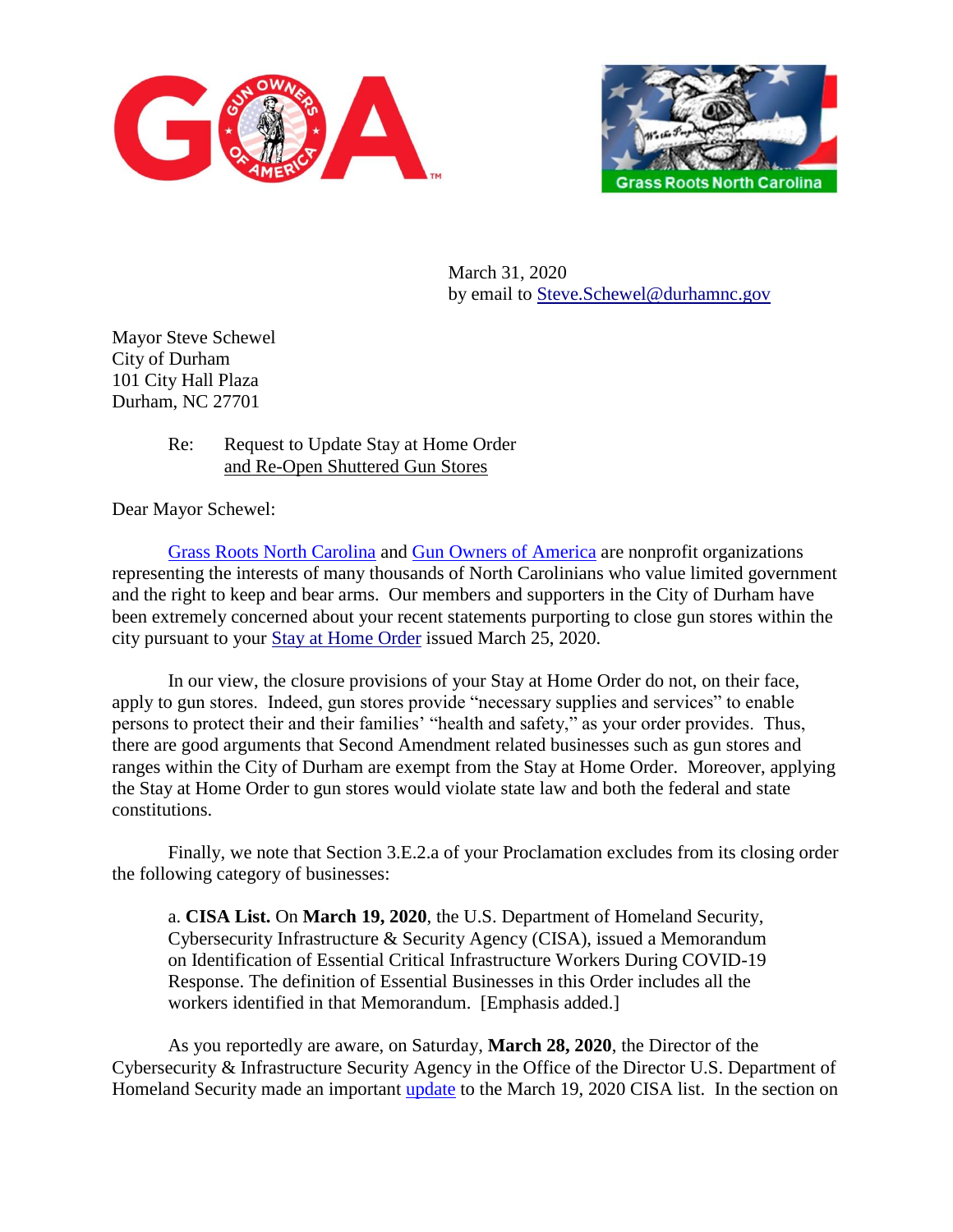Law Enforcement, Public Safety, and Other First Responders, the Director added the following groups now designated as Critical Infrastructure:

Workers supporting the operation of firearm or ammunition product manufacturers, retailers, importers, distributors, and shooting ranges.

Unfortunately, since your Stay at Home Order specifically references the "March 19, 2020" version of the CISA list, it would appear by its terms **not** to incorporate subsequently issued versions of the CISA list — including the March 28, 2020 version of the list.

On March 29, 2020, GRNC and GOA contacted Wake County, North Carolina officials, to raise similar concerns that statements by county officials had indicated that gun stores in Wake County were required to close under that county's Proclamation. We also pointed out the updates to the CISA list, and asked the county to reconsider its interpretation of its Proclamation as applied to gun stores and related businesses.

Yesterday, March 30, 2020, we engaged in a productive dialogue with Wake County officials, who agreed that gun stores would be permitted to remain open during the county's emergency declaration.

However, various news sources have since reported that, rather than following the reasoned judgment of Wake County, and the decision of federal officials to update the CISA list to protect Second Amendment businesses, you have chosen to double down on this attack on gun stores. You [reportedly have said](https://www.newsobserver.com/news/coronavirus/article241626921.html) that "We are not going to reconsider gun store sales ... Like all non-essential retail businesses, they are to cease operations immediately." And, when confronted with the updated CISA list issued by DHS, you reportedly criticized it as "overly inclusive," and announced your intention not to update your order to include the updated list.

Based on these statements, and your refusal to exempt Second Amendment businesses from your Stay at Home Order, GRNC and GOA are in the process of preparing litigation to challenge your action on several bases, including those outlined above. We are planning on filing suit very soon to enjoin you from continuing to order gun stores to be closed.

However, we have directed our lawyers to delay filing that litigation until at least 12:00 noon on Thursday, April 2, 2020, to give you the opportunity to make the simple change, to update your Stay at Home Order to correspond to the current updated CISA list of March 28, 2020, or to issue a public statement to the effect that Second Amendment businesses may remain open under the existing Stay at Home Order. We request that you take this action without delay.